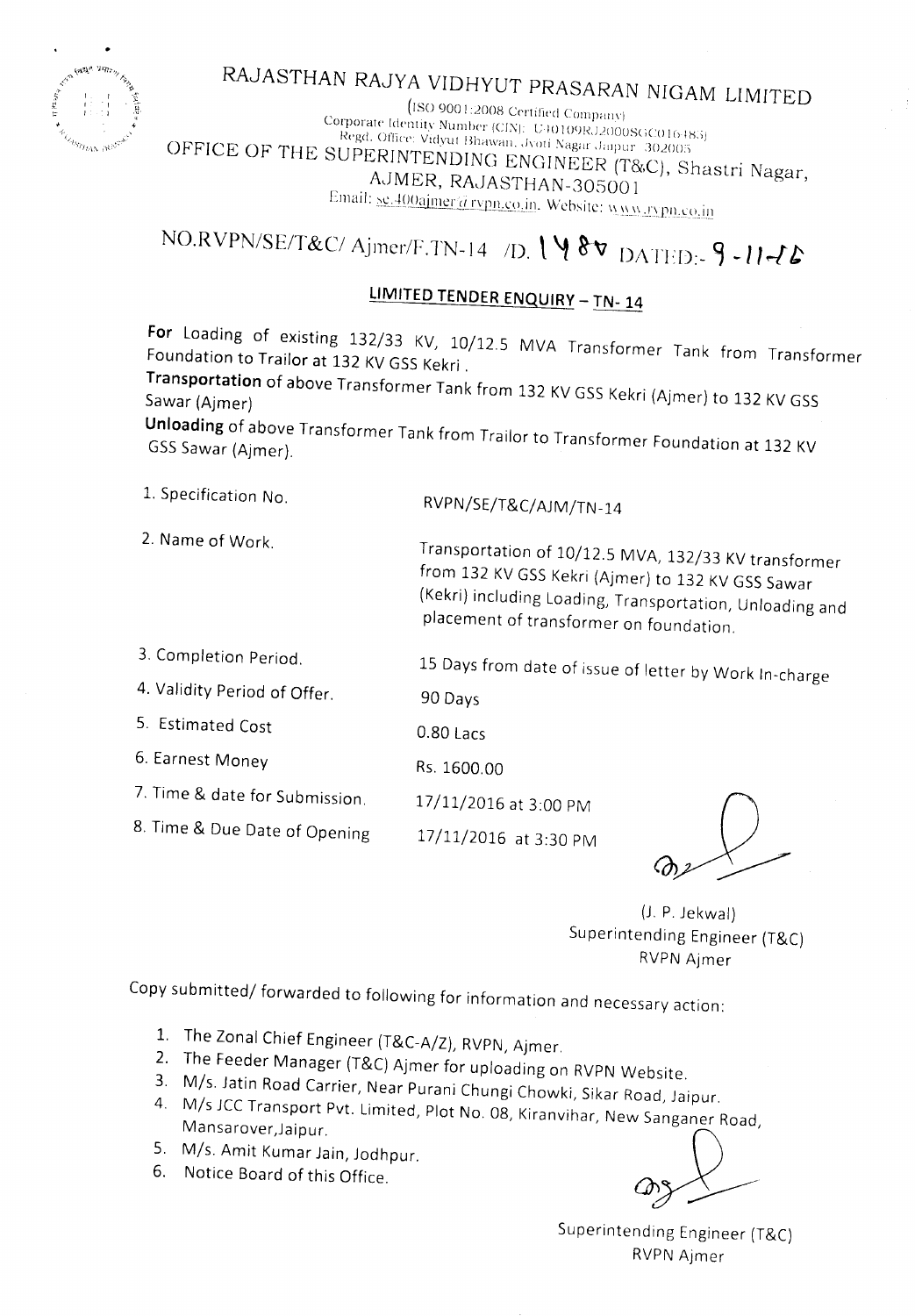### TERMS AND CONDITIONS FOR EXECUTION

- 1. The Tender should be addressed to the Superintending Engineer (T&C), RVPN, Shastri Nagar, Ajmer. 305001.
- 2. The tender shall be submitted in closed / sealed envelope duly super scribed as "Tender for Transportation of 10/12.5 MVA, 132/33 KV transformer from 132 KV GSS Kekri  $\frac{1}{2}$   $\frac{1}{2}$   $\frac{1}{2}$  KV GSS Sawar (Ajmer) including loading, Transportation, unloading 8 insurance
- 3. The undersigned does not bind himself to accept the lowest or any other tender and reserve the right to reject any or all tender(s) without assigning any reason thereof.
- 4. The rate should be quoted for complete work, firm in all respect without any price variation including all taxes & duties but exclusive of service tax. Safe execution of work shall rest with the contractor.
- 5. Tenderer should be registered with SERVICE TAX DEPARTMENT (Registration under SERVICE TAX is required when the taxable value of services exceeds 09 Lacs in a financia<br>year)
- 6. The quoted rate(s) shall be valid for 90 Days from the date of opening of tenders.
- 7. The work shall be completed within 15 (Fifteen) days from the date of issue of letter from Work In-charge. The Work In-Charge shall intimate technical details of the work and other particulars. In case of delay in execution a penalty  $@$  %% per week or part thereof maximum up to 5% of the total cost of the work shall be imposed and recovered from bill. The penalty shall be imposed on the entire value of work. Also at the discretion of order placing authority work shall be got executed from other agency at risk and cost of contractor, if contractor failed to carry out the work' as per scope.
- 8. Payment shall be arranged / released as per Nigam's Payment Policy on receipt of duly verified bills, from the Work In-Charge in the office of the Accounts Officer (T&C), RVPN, Ajmer subject to completion of contractual formalities. Statutory deductions as per rules in force shall be made from the bill at the time of payment.
- 9. All additions and or alterations in the tender must be clearly indicated.
- 10. Tenders received late due to any reason or which are incomplete shall not be accepted for consideration.
- 11. While submitting / forwarding the offer, it must be ensured that tender enquiry is submitted / forwarded in a closed envelope with superscription regarding Tender Enquiry Number.
- 12. All "Tools & Plants" for execution of work shall be arranged by the contractor at his cost.
- 13. Safe execution of work shall rest with tender. Nigam shall not bear or share any compensation for "Fatal" or "Non-Fatal" accident. Care shall be taken to avoid any damages to Nigam's property in vicinitv. Any such damages shall be sole responsibility of the contractor executing the work.
- 14. All the documents issued shall be submitted by the Tenderer duly filled up in all respect with seal and signatures on each page.
- 15. Contractor shall take transit insurance, Loading & unloading work insurance for the amounting Rs 20.00 Lacs equivalent to cost of transformer. The insurance charges shall be beard by firm and shall be included in price.
- 16. The Amount in each part of price Schedule (i.e. Part "A" to Part "C") have to be quoted separately.
- 17. The work specified in part A to part C of price schedule shall be considered as one single work and are not separable therefore bid shall be evaluated on the basis of total of amount indicated in Part "A" to Part "C" of price schedule. o.

(J. P. Jekwal) Superintending Engineer (T&C) RVPN Ajmer